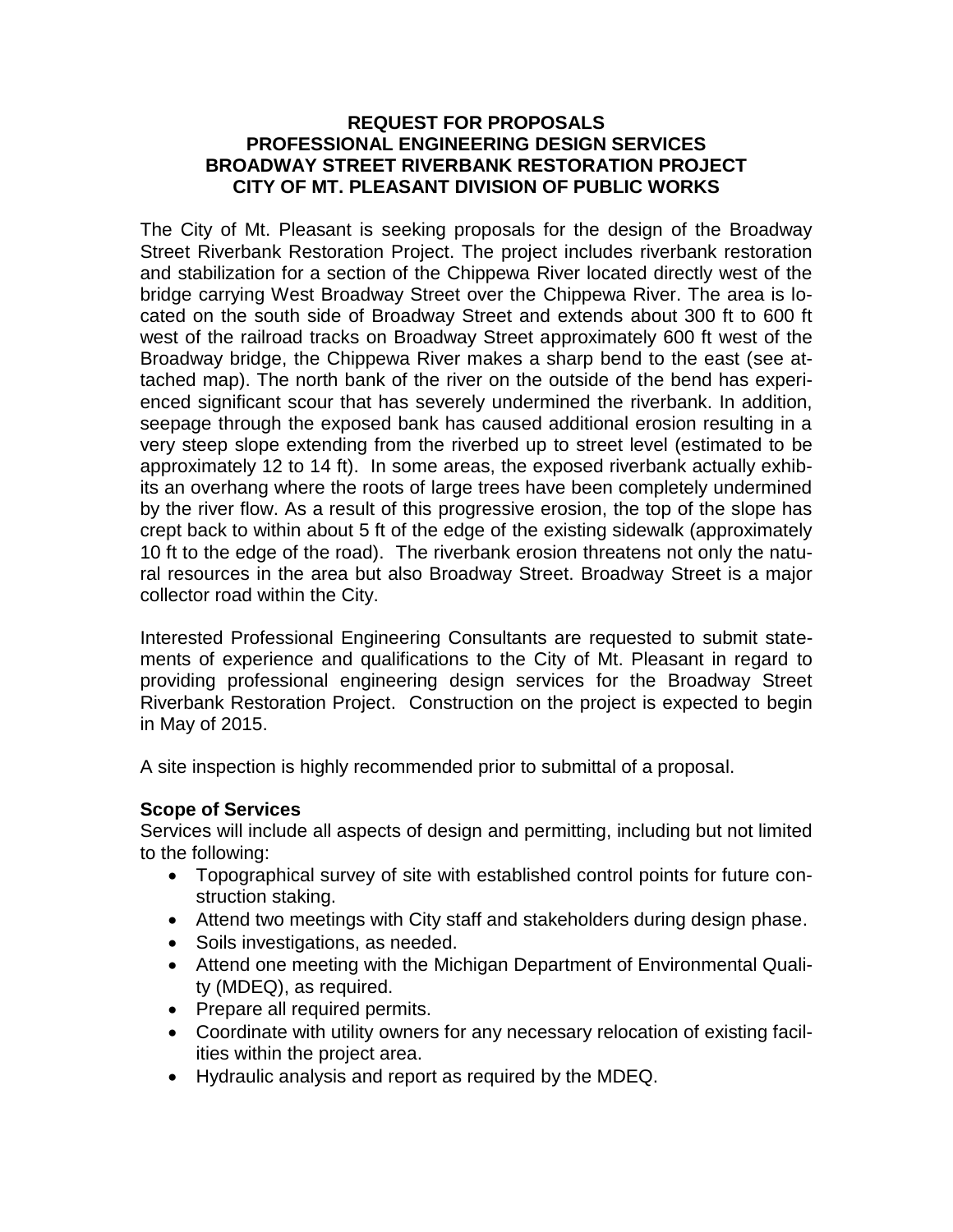- A signed and sealed plan and specification set utilizing City standard special provisions and the 2012 MDOT standard specifications where applicable.
- Engineer's estimate of construction time and cost.
- Bidding services including preparation of the construction contracts and invitation to bid, attendance of the pre-bid meeting, answering any questions that arise during bidding, and assisting in review and analysis of bids and selection of contractor.
- Shop drawing review.
- Provide a separate line item fee for construction services including: contract administration, construction observation and materials testing with a breakdown of hours and hourly rates.
- The total project budget including engineering is \$200,000.

Firms will be ranked on experience, cost, and qualifications; including but not limited to: previous similar designs, key personnel qualifications, availability, ability to meet schedules, and ability to meet any federal and state requirements.

### **IMPORTANT INFORMATION regarding questions about this RFP!**

Any questions relative to the scope of services must be submitted by e-mail to [stewari@mt-pleasant.org.](mailto:stewari@mt-pleasant.org) Questions must be received by 10/14/14. Answers will be posted.

Please visit [http://www.mt-pleasant.org](http://www.mt-pleasant.org/departments/division_of_admin_and_financial_services/finance/bids_and_quotes.asp) to receive up-to-date information regarding this RFP including answers to all questions submitted. It is the responsibility of the bidders to check the website for new questions and answers prior to submitting bids. The names of vendors submitting questions will not be disclosed. Personal visits and phone calls will not be allowed.

As stated below, proposals will be due by 1:30 p.m., on 10/21/14. It is the intent of the City to interview the highest-scored firm by 10/28/14, make a recommendation to be approved by the City Commission on 11/10/14, and develop a contract with that firm deemed most qualified by 11/14/14. These dates are not final and may change depending on the best interests of the City of Mt. Pleasant.

#### **SUBMITTAL INSTRUCTIONS**

*Qualifications Based Selection –* The City of Mt. Pleasant staff will review all Qualification Packages submitted for this project. To be considered as a qualified respondent, five copies of the Proposal Package must be submitted in a sealed envelope and clearly marked **RFP: PROFESSIONAL ENGINEERING DESIGN SERVICES – BROADWAY RIVER BANK RESTORATION PROJECT**, and received by the City of Mt. Pleasant at the City Clerk's Office address listed below by 1:30 p.m., 10/21/14. Proposal packages must be mailed or delivered to the following address: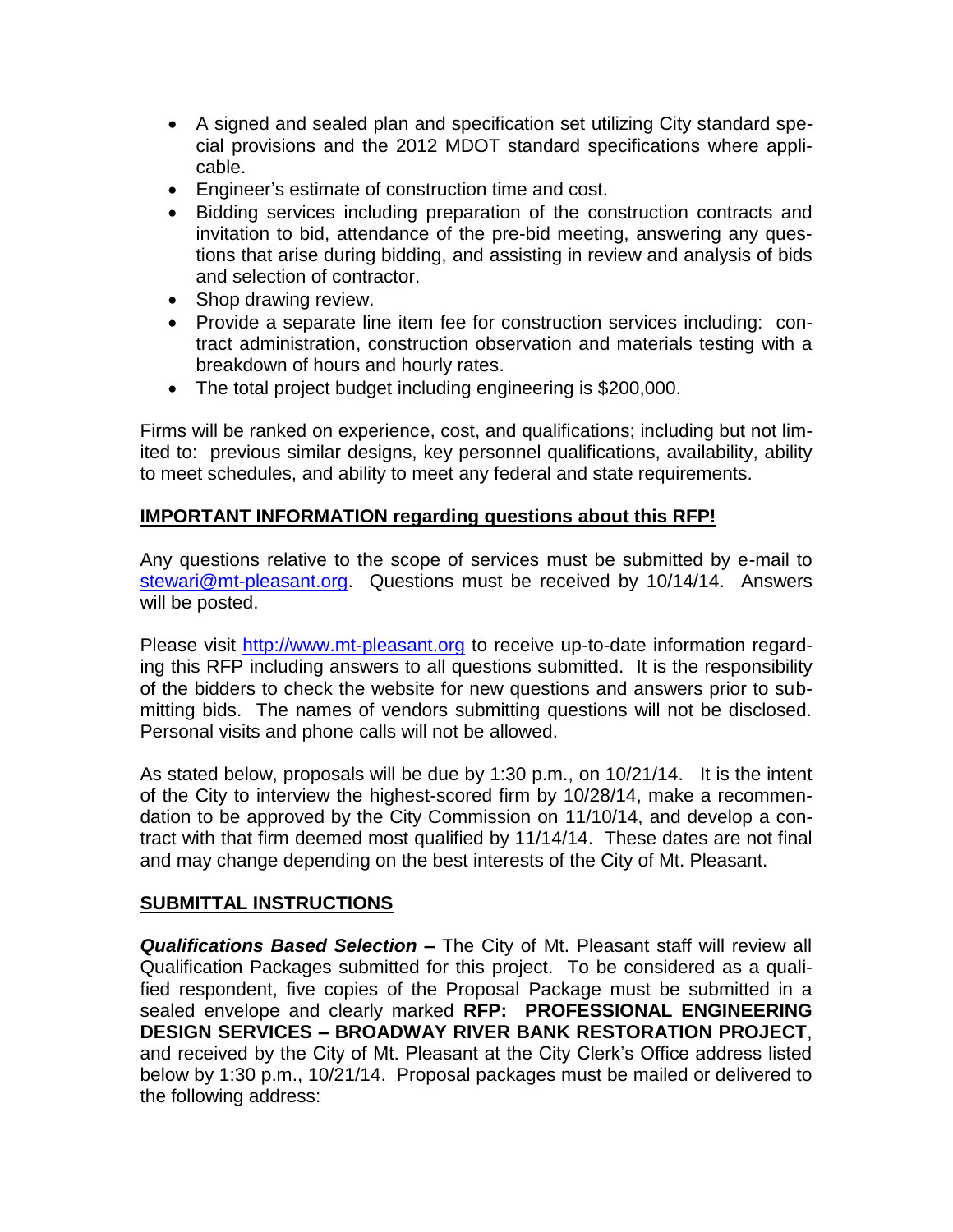City Clerk's Office 320 West Broadway Street Mt. Pleasant, MI 48858-2447 (989) 779-5361

Any packages received after this date and time will be deemed unresponsive. The City reserves the right to accept or reject any and all proposals, to re-solicit proposals, to waive any irregularities, to negotiate pricing, and to select the proposal deemed to be in the best interest of the City. Issuance of this RFP does not obligate the City to award a contract nor is the City liable for any costs incurred by the proponent in the preparation and submittal of the proposal. All proposals must include the following information in the order stated below:

- 1. **Corporate Profile:** Describe on one page the background of your company and why it is qualified to provide the requested services for the City of Mt. Pleasant.
- 2. **Understanding of the Project:** Describe in two pages or less your understanding of the project including a brief overview of your plan on accomplishing the services being requested by the City of Mt. Pleasant.
- 3. **Project Team:** Describe the qualifications of the key person(s) who will be responsible for providing the requested services. Resumes for key person(s) are required. (Limit resumes to two pages for each key person listed.)
- 4. **Experience:** Provide evidence of similar, past experience that demonstrates your ability to successfully provide the services being requested in this RFP. Include names and contact information from past projects for reference purposes.
- 5. **Cost:** Provide a lump sum fee for all of the services outlined in the scope of services with a breakdown of hours and hourly rates. Provide a separate lump sum line item for contract administration and construction services with a breakdown of hours and hourly rates.
- 6. **Schedule**: Include a project schedule based on the anticipated award date listed above.

# **FEE NEGOTIATIONS**

At the time of awarding the contract to the successful firm, the City of Mt. Pleasant will negotiate a not-to-exceed fee for required services. If the City of Mt. Pleasant and the successful firm cannot agree on a firm cost, the City will solicit